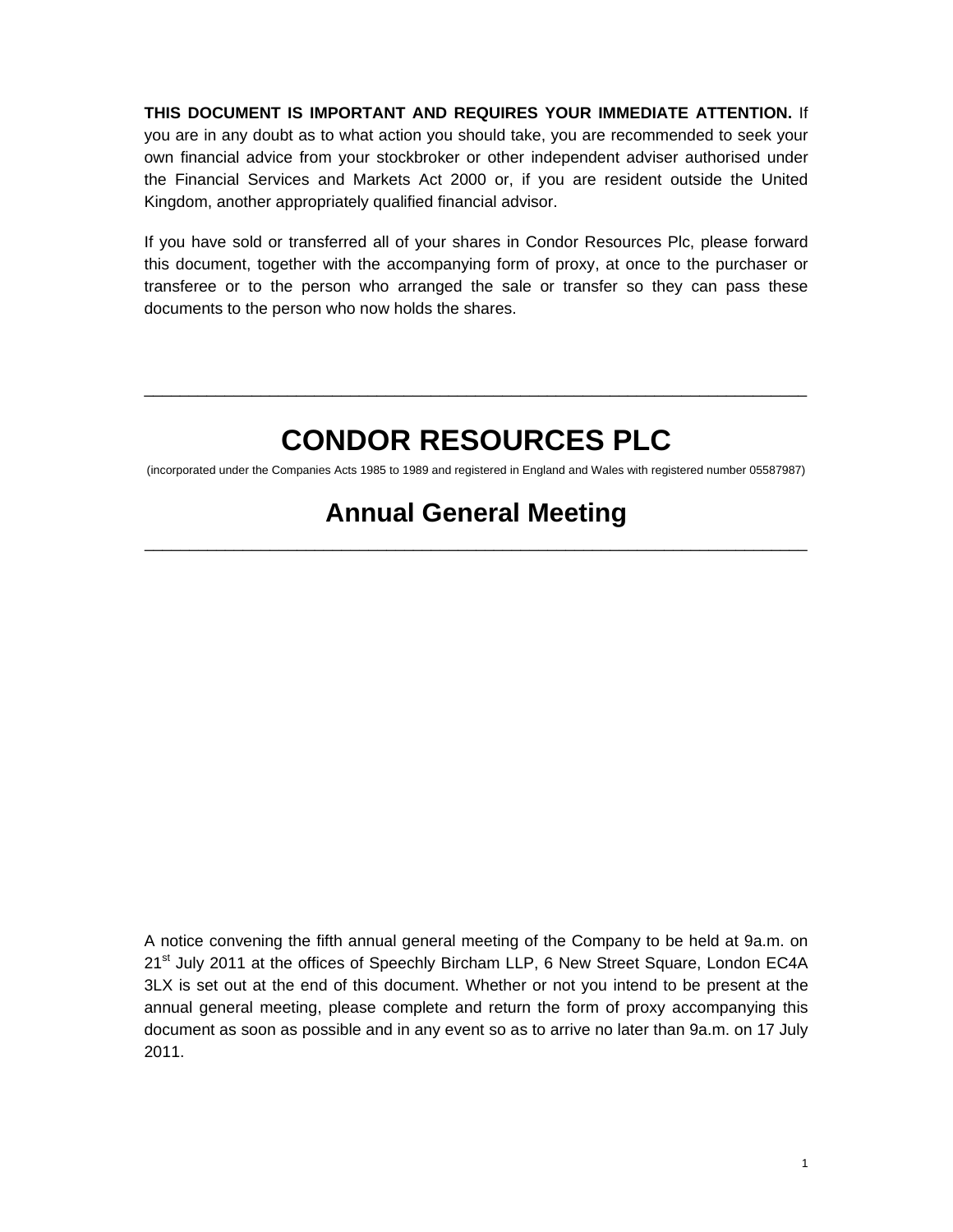

# **Condor Resources Plc**

**6 New Street Square London EC4A 3LX** 

**Telephone +44 020 7427 6400 Fax: +44 020 7427 6600** 

27<sup>th</sup> June 2011

Dear Shareholder

#### **Annual General Meeting**

I am pleased to enclose the notice of our annual general meeting of the Company to be held at the offices of Speechly Bircham LLP, 6 New Street Square, London EC4A 3LX at 9a.m. on 21<sup>st</sup> July 2011. I also enclose a proxy form and a copy of the Annual Report and Accounts of the Company for the financial year ended 31 December 2010. In addition to the ordinary business of the meeting, as set out in items 1 to 4 of the notice of meeting, there are a number of items of special business.

Resolutions 5 and 6 will allow your directors to allot relevant securities up to an aggregate amount of £5,000,000 without first offering them to shareholders. This proposal is made to allow the Board the flexibility to raise further funds for the Company, whether by way of placing with new or existing shareholders and/or rights offerings to existing shareholders, to ensure the business can fulfil its obligations and for normal corporate purposes.

I do hope you will be able to join me at the AGM.

#### **Recommendation**

The directors of the Company consider that all the proposals to be considered at the Annual General Meeting are in the best interests of the Company and its members as a whole and are most likely to promote the success of the Company for the benefit of its members as a whole. The directors unanimously recommend that you vote in favour of all the proposed resolutions as they intend to do in respect of their own beneficial holdings.

Yours sincerely

Mock Shild

Mark Child Chairman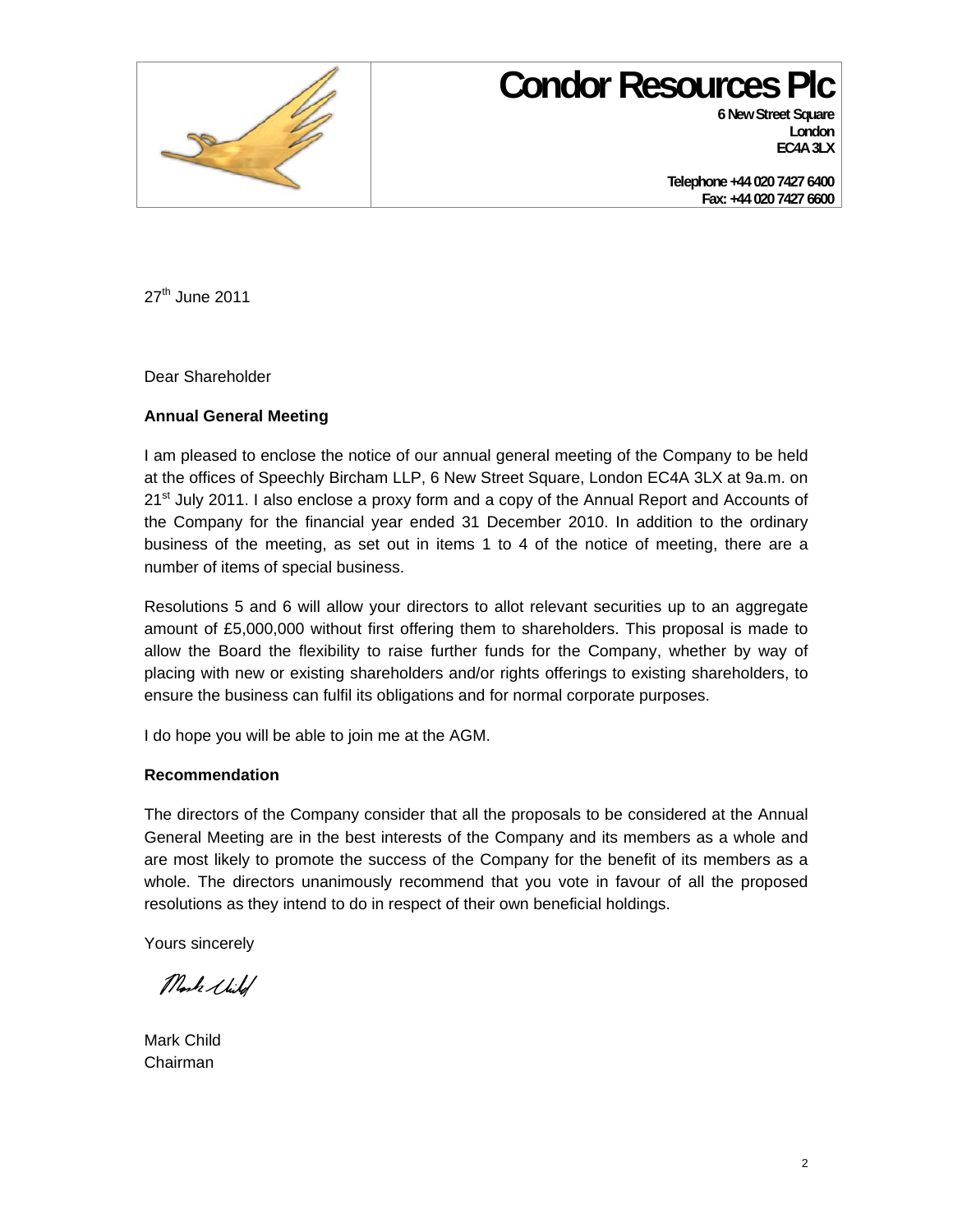Condor Resources PLC. Registered in England and Wales No 5587987 Registered Office: 6 New Street Square, London EC4A 3LX

## **CONDOR RESOURCES PLC**

(Incorporated in England as a limited company under the Companies Acts 1985 to 1989 with registered number 05587987)

#### **NOTICE OF AN ANNUAL GENERAL MEETING**

Notice is hereby given that the fifth annual general meeting of Condor Resources plc (the "Company") will be held on 21<sup>st</sup> July 2011 at the offices of Speechly Bircham LLP, 6 New Street Square, London EC4A 3LX at 9 a.m. for the following purposes:

#### **AGENDA**

You will be asked to consider and vote on the resolutions below.

#### *Ordinary business*

- 1. To receive the Company's annual accounts for the financial year ended 31 December 2010 and the reports of the directors and auditors thereon.
- 2. To re-elect Jim Mellon as a director of the Company.
- 3. To re-appoint Crowe Clark Whitehill LLP as auditors of the Company until the next AGM.
- 4. To authorise the Directors to set the auditors' remuneration.

#### *Special business*

To consider and, if thought fit, to pass the following resolutions which, in the case of resolution 5 is to be proposed as an ordinary resolution and, in the case of resolution 6, is to be proposed as a special resolution:

5. That the directors be generally and unconditionally authorised for the purpose of Section 551 of the Companies Act 2006 (the **Act**) to exercise all powers of the Company to allot shares in the Company and to grant rights to subscribe for or convert any security into shares in the Company up to an aggregate nominal amount of £5,000,000 provided that this authority shall expire fifteen months from the date of passing this resolution, or if earlier, at the conclusion of the annual general meeting of the Company held in the year 2012 save that the Company may before such expiry make an offer or agreement which would or might require shares in the Company to be allotted, or rights to subscribe for or to convert any security into shares in the Company to be granted, after such expiry and the directors may allot shares in the Company or grant rights to subscribe for, or convert any security into, shares in the Company in pursuance of such offer or agreement as if this authority had not expired and so that this authority is in substitution for and shall replace all existing authorities given to the directors pursuant to Section 80 of the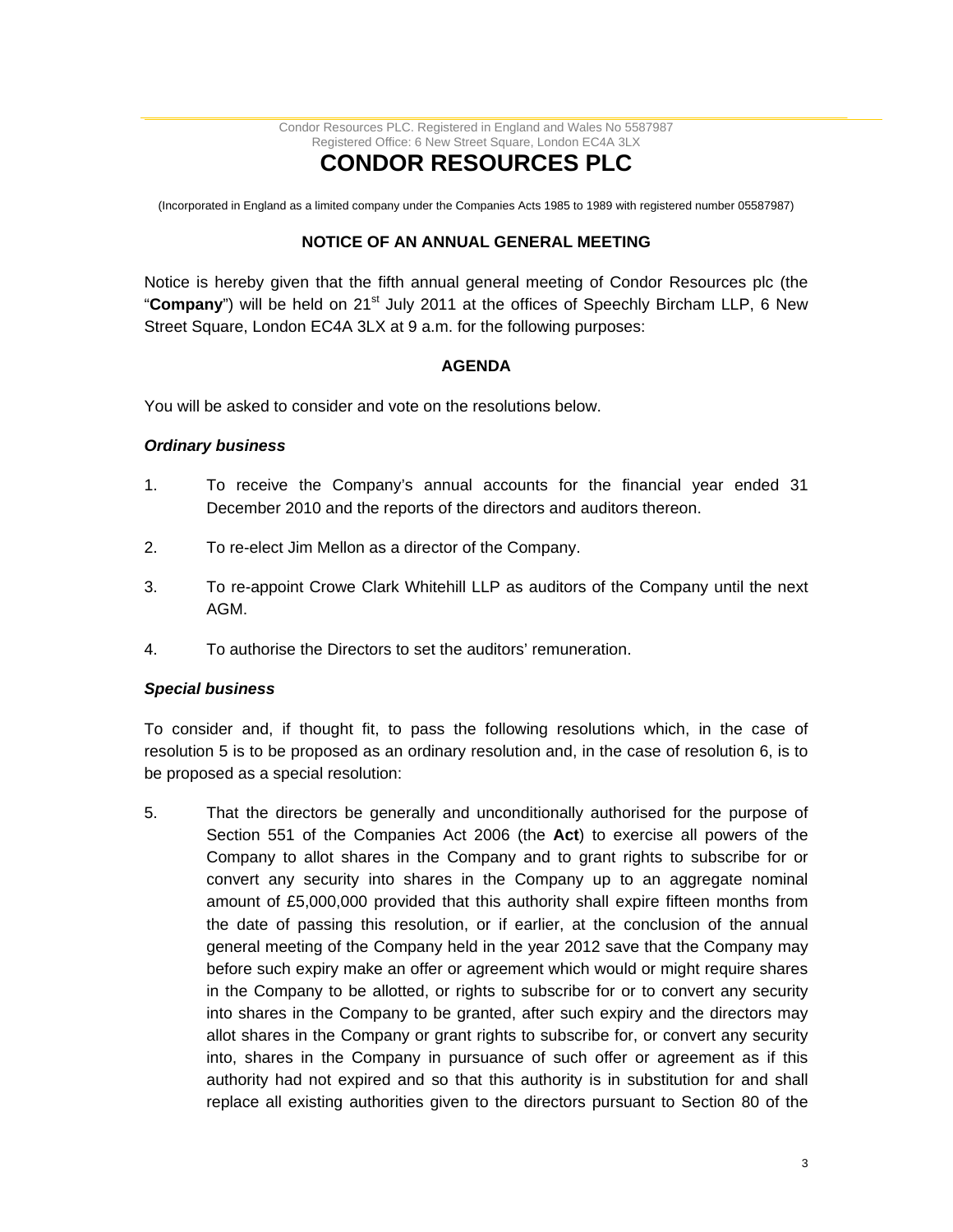Companies Act 1985 or section 551 of the Act which, to the extent not exercised prior to the passing of this resolution, are hereby revoked.

6. That, subject to the passing of resolution 5 and in place of all existing powers, the directors be empowered pursuant to Section 570 and 573 of the Act to allot equity securities (within the meaning of Section 560 of the Act) for cash pursuant to the authority conferred by resolution 5 as if Section 561(1) of the Act did not apply to such allotment provided that this power shall be limited to allotments of equity securities up to an aggregate nominal amount of £5,000,000, and shall expire fifteen months from the date of passing this resolution, or, if earlier, at the conclusion of the next annual general meeting of the Company held in the year 2012 save that the Company may before such expiry make an offer or agreement which would or might require equity securities to be allotted after such expiry and the directors may allot equity securities in pursuance of such offer or agreement as if this power had not expired and so that this power is in substitution for and shall replace all existing powers given to the directors pursuant to Section 95 of the Companies Act 1985 or Sections 570 or 573 of the Act which to the extent not exercised prior to the passing of this resolution, are hereby revoked.

27<sup>th</sup> June 2011

On behalf of the Board

Mark Shild

Mark Child *Chairman* 

*Registered Office:*  Condor Resources plc 6 New Street Square London EC4A 3LX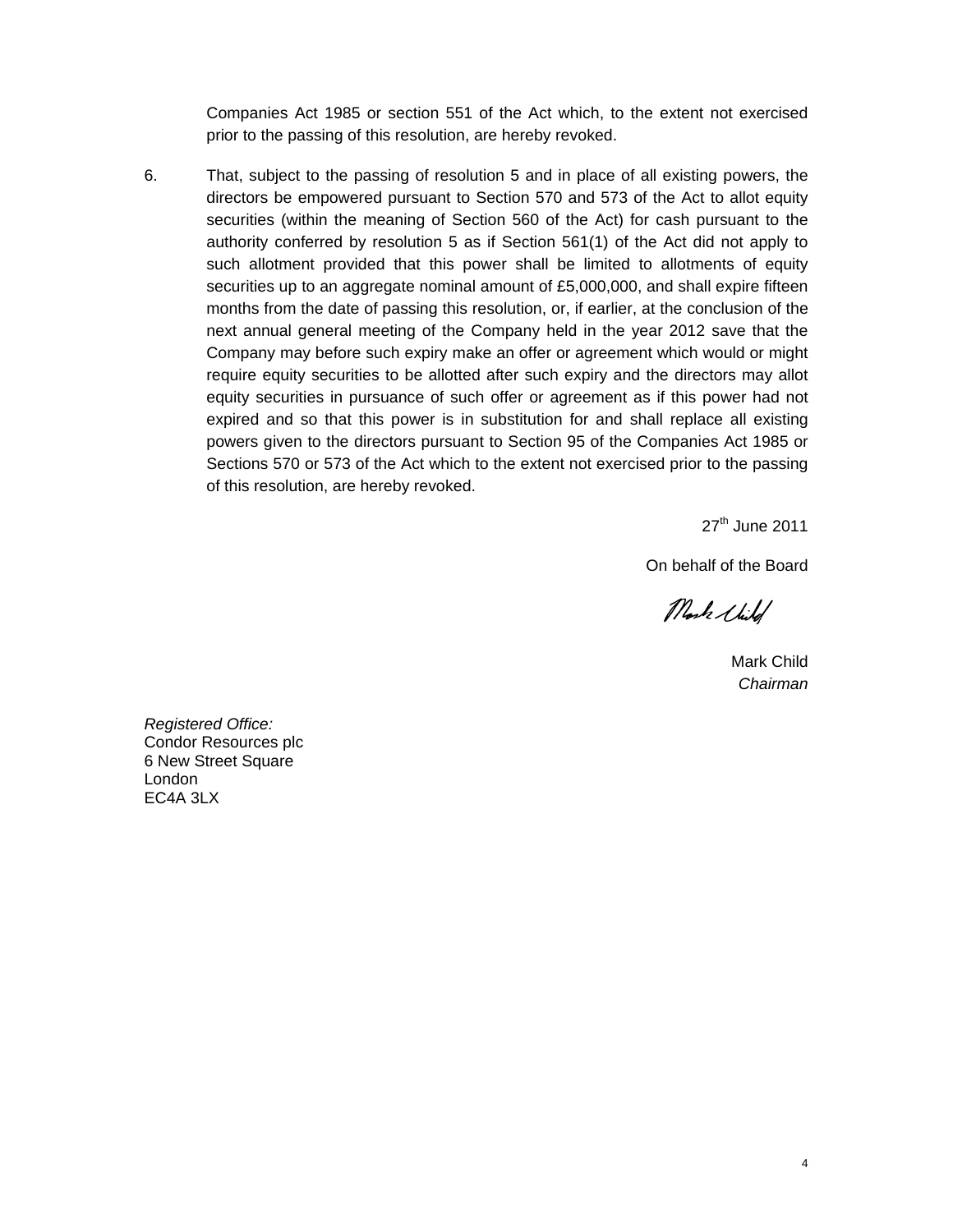#### **Notes to the Notice of Annual General Meeting**

#### **Entitlement to attend and vote**

- 1. Pursuant to Regulation 41 of the Uncertificated Securities Regulations 2001, the Company specifies that only those members registered on the Company's register of members at:
	- 9am on 17 July; or,
	- if this Meeting is adjourned, at 9am on the day two days prior to the adjourned meeting,

shall be entitled to attend and vote at the Meeting.

#### **Website giving information regarding the Meeting**

2. Information regarding the Meeting, including the information required by section 311A of the Companies Act 2006, is available from *www.condorresourcesplc.com*.

#### **Appointment of proxies**

- 3. If you are a member of the Company at the time set out in note 1 above, you are entitled to appoint a proxy to exercise all or any of your rights to attend, speak and vote at the Meeting and you should have received a proxy form with this notice of meeting. You can only appoint a proxy using the procedures set out in these notes and the notes to the proxy form.
- 4. If you are not a member of the Company but you have been nominated by a member of the Company to enjoy information rights, you do not have a right to appoint any proxies under the procedures set out in this "Appointment of proxies" section. Please read the section "Nominated persons" below.
- 5. A proxy does not need to be a member of the Company but must attend the Meeting to represent you. Details of how to appoint the Chairman of the Meeting or another person as your proxy using the proxy form are set out in the notes to the proxy form. If you wish your proxy to speak on your behalf at the Meeting you will need to appoint your own choice of proxy (not the Chairman) and give your instructions directly to them.
- 6. You may appoint more than one proxy provided each proxy is appointed to exercise rights attached to different shares. You may not appoint more than one proxy to exercise rights attached to any one share. To appoint more than one proxy, you should contact Share Registrars (Telephone 01252 821390).
- 7. A vote withheld is not a vote in law, which means that the vote will not be counted in the calculation of votes for or against the resolution. If you either select the "Discretionary" option or if no voting indication is given, your proxy will vote or abstain from voting at his or her discretion. Your proxy will vote (or abstain from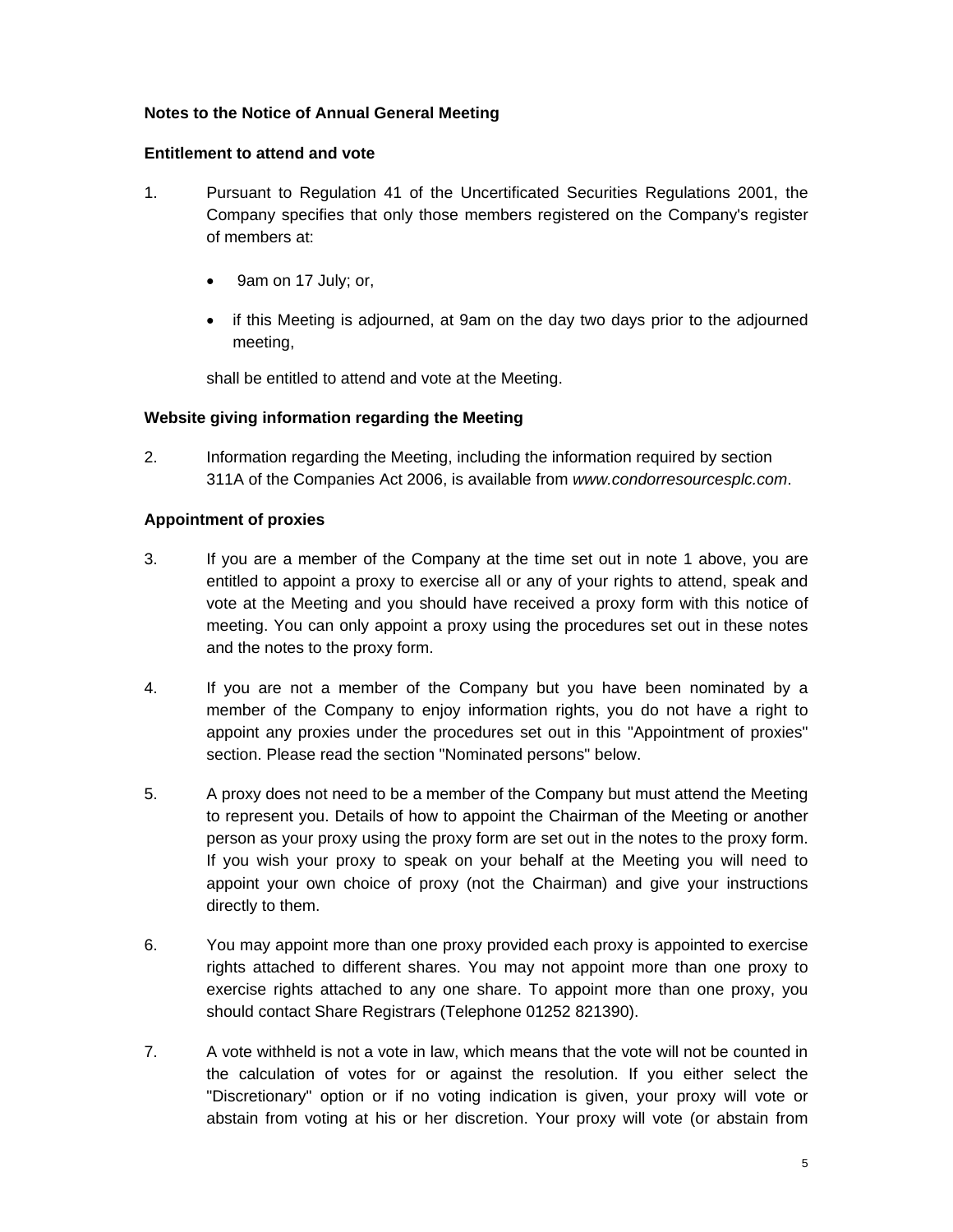voting) as he or she thinks fit in relation to any other matter which is put before the Meeting.

#### **Appointment of proxy using hard copy proxy form**

8. The notes to the proxy form explain how to direct your proxy how to vote on each resolution or withhold their vote.

To appoint a proxy using the proxy form, the form must be:

- completed and signed;
- sent, delivered or faxed (01252 719232) to Share Registrars Limited at Suite E, First Floor, 9 Lion and Lamb Yard, Farnham, Surrey GU9 7LL;
- received by Share Registrars Limited no later than 9am on 17 July.

In the case of a member which is a company, the proxy form must be executed under its common seal or signed on its behalf by an officer of the company or an attorney for the company.

Any power of attorney or any other authority under which the proxy form is signed (or a duly certified copy of such power or authority) must be included with the proxy form.

#### **Appointment of proxies through CREST**

9. CREST members who wish to appoint a proxy or proxies by utilising the CREST electronic proxy appointment service may do so for the Meeting and any adjournment(s) of it by using the procedures described in the CREST Manual (available from https://www.euroclear.com/site/public/EUI). CREST Personal Members or other CREST sponsored members, and those CREST members who have appointed a voting service provider(s), should refer to their CREST sponsor or voting service provider(s), who will be able to take the appropriate action on their behalf.

In order for a proxy appointment made by means of CREST to be valid, the appropriate CREST message (a **CREST Proxy Instruction**) must be properly authenticated in accordance with Euroclear UK & Ireland Limited's (**EUI**) specifications and must contain the information required for such instructions, as described in the CREST Manual. The message must be transmitted so as to be received by the issuer's agent (ID) by 9am on 17 July 2011. For this purpose, the time of receipt will be taken to be the time (as determined by the timestamp applied to the message by the CREST Applications Host) from which the issuer's agent is able to retrieve the message by enquiry to CREST in the manner prescribed by CREST.

CREST members and, where applicable, their CREST sponsors or voting service providers should note that EUI does not make available special procedures in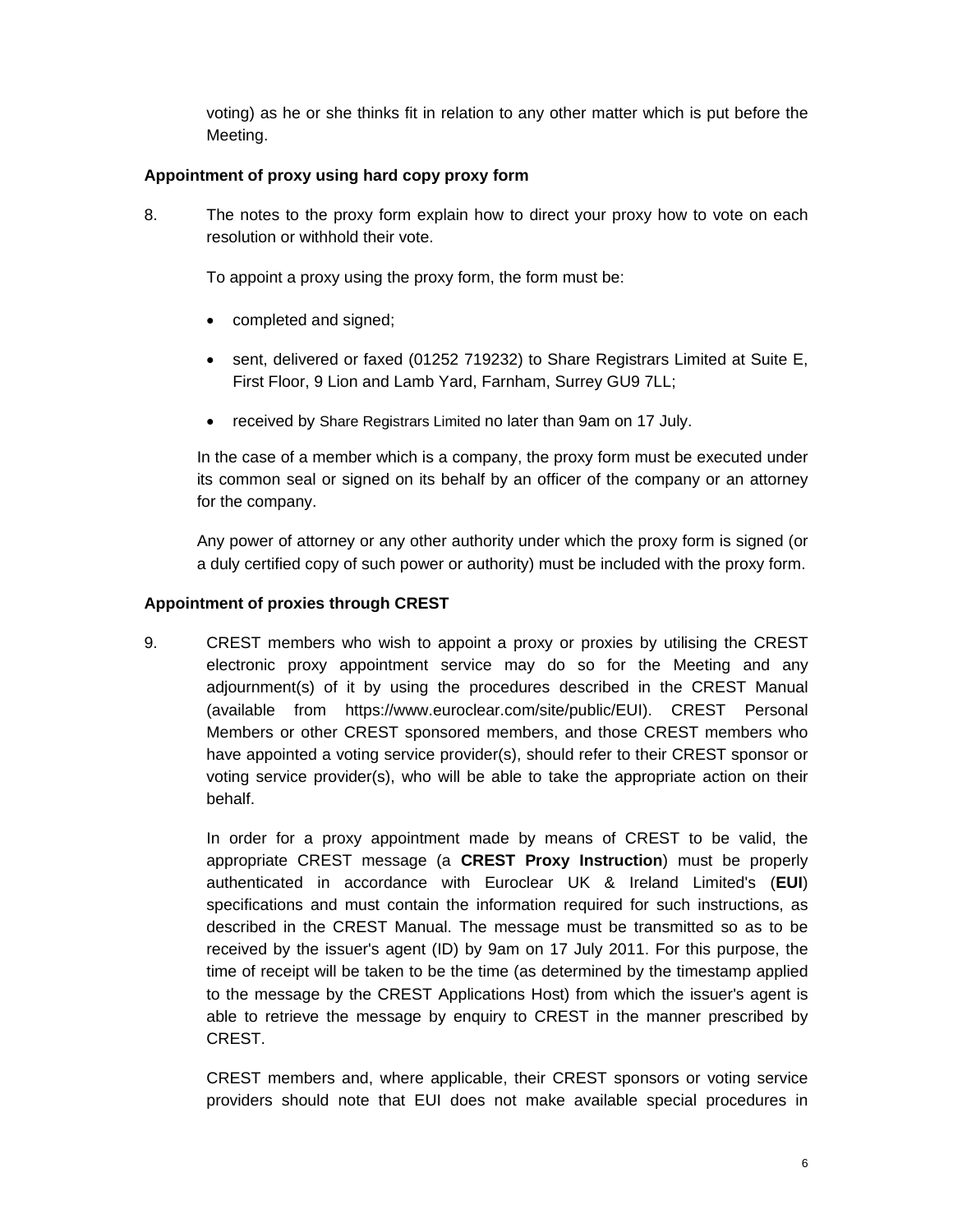CREST for any particular messages. Normal system timings and limitations will therefore apply in relation to the input of CREST Proxy Instructions. It is the responsibility of the CREST member concerned to take (or, if the CREST member is a CREST personal member or sponsored member or has appointed a voting service provider(s), to procure that his CREST sponsor or voting service provider(s) take(s)) such action as shall be necessary to ensure that a message is transmitted by means of the CREST system by any particular time. In this connection, CREST members and, where applicable, their CREST sponsors or voting service providers are referred, in particular, to those sections of the CREST Manual concerning practical limitations of the CREST system and timings.

The Company may treat as invalid a CREST Proxy Instruction in the circumstances set out in Regulation 35(5)(a) of the Uncertificated Securities Regulations 2001.

#### **Appointment of proxy by joint members**

10. In the case of joint holders, where more than one of the joint holders purports to appoint a proxy, only the appointment submitted by the most senior holder will be accepted. Seniority is determined by the order in which the names of the joint holders appear in the Company's register of members in respect of the joint holding (the first-named being the most senior).

#### **Changing proxy instructions**

11. To change your proxy instructions simply submit a new proxy appointment using the methods set out above. Note that the cut-off time for receipt of proxy appointments (see above) also apply in relation to amended instructions; any amended proxy appointment received after the relevant cut-off time will be disregarded.

Where you have appointed a proxy using the hard-copy proxy form and would like to change the instructions using another hard-copy proxy form, please contact Share Registrars Limited.

If you submit more than one valid proxy appointment, the appointment received last before the latest time for the receipt of proxies will take precedence.

#### **Termination of proxy appointments**

12. In order to revoke a proxy instruction you will need to inform the Company by sending a signed hard copy notice clearly stating your intention to revoke your proxy appointment to Share Registrars Limited at Suite E, First Floor, 9 Lion and Lamb Yard, Farnham, Surrey GU9 7LL. In the case of a member which is a company, the revocation notice must be executed under its common seal or signed on its behalf by an officer of the company or an attorney for the company. Any power of attorney or any other authority under which the revocation notice is signed (or a duly certified copy of such power or authority) must be included with the revocation notice.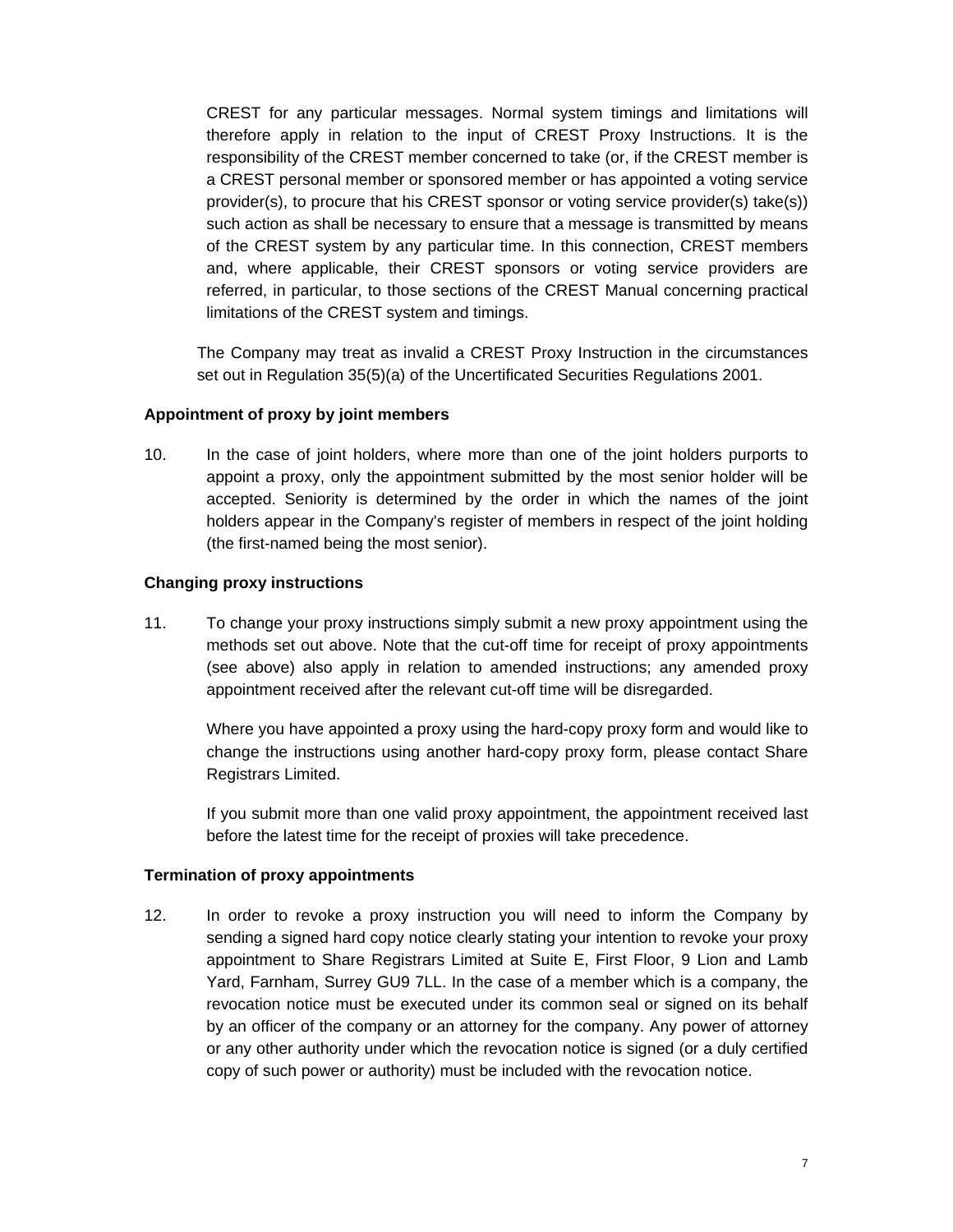The revocation notice must be received by Share Registrars Limited no later than 9am on 17 July 2011.

Appointment of a proxy does not preclude you from attending the Meeting and voting in person. If you have appointed a proxy and attend the Meeting in person, your proxy appointment will automatically be terminated.

#### **Corporate representatives**

13. A corporation which is a member can appoint one or more corporate representatives who may exercise, on its behalf, all its powers as a member provided that no more than one corporate representative exercises powers over the same share.

#### **Issued shares and total voting rights**

14. As at 6pm on  $27<sup>th</sup>$  June 2011, the Company's issued share capital comprised 558,345,086 ordinary shares of 1p each. Each ordinary share carries the right to one vote at a general meeting of the Company and, therefore, the total number of voting rights in the Company as at 6pm on  $27<sup>th</sup>$  June 2011 is 558,345,086.

The website referred to in note 2 will include information on the number of shares and voting rights.

#### **Questions at the Meeting**

- 15. Under section 319A of the Companies Act 2006, the Company must answer any question you ask relating to the business being dealt with at the meeting unless:
	- answering the question would interfere unduly with the preparation for the meeting or involve the disclosure of confidential information;
	- the answer has already been given on a website in the form of an answer to a question; or
	- it is undesirable in the interests of the Company or the good order of the meeting that the question be answered.

#### **Nominated persons**

- **16.** If you are a person who has been nominated under section 146 of the Companies Act 2006 to enjoy information rights (**Nominated Person**):
	- You may have a right under an agreement between you and the member of the Company who has nominated you to have information rights (**Relevant Member**) to be appointed or to have someone else appointed as a proxy for the Meeting.
	- If you either do not have such a right or if you have such a right but do not wish to exercise it, you may have a right under an agreement between you and the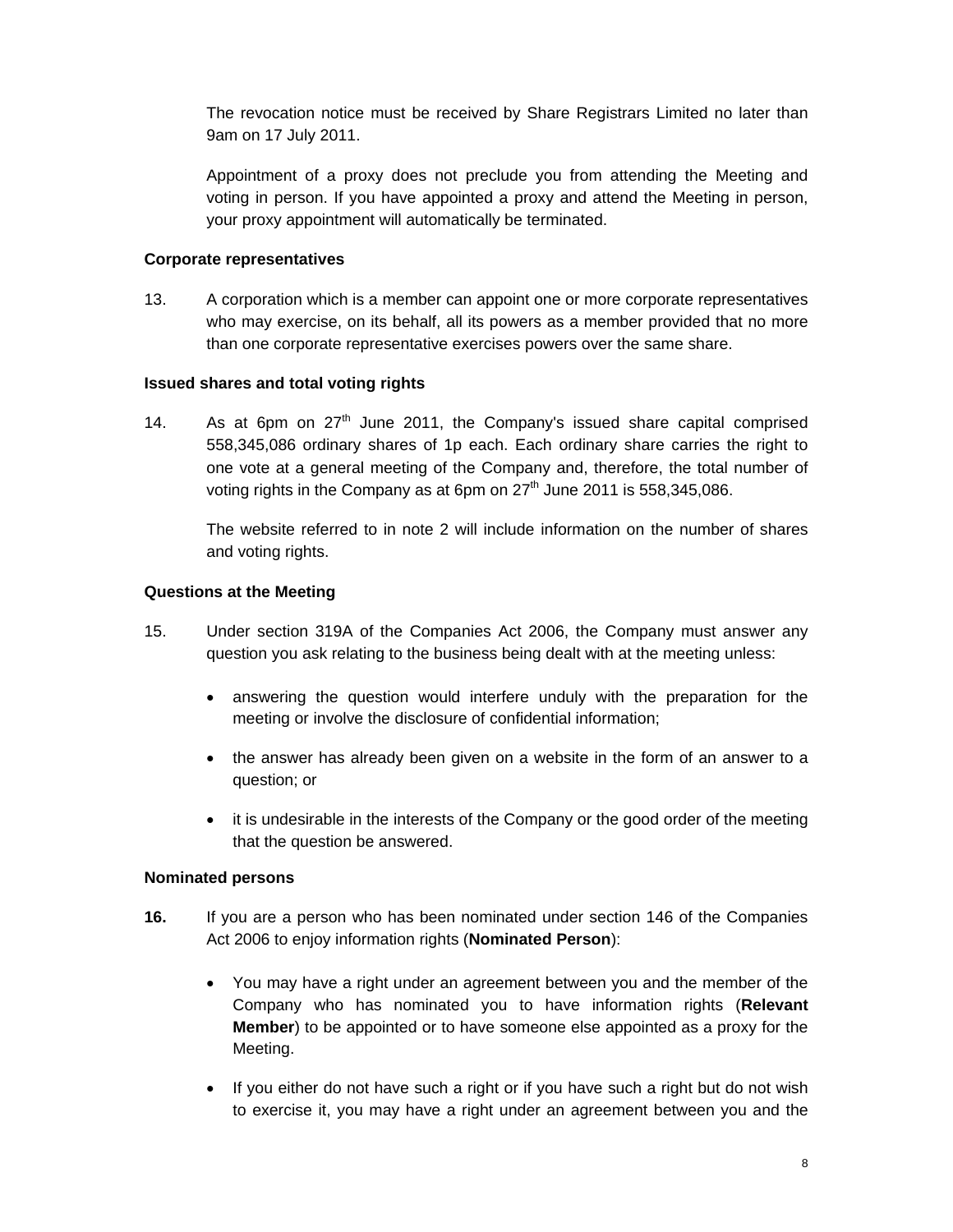Relevant Member to give instructions to the Relevant Member as to the exercise of voting rights.

• Your main point of contact in terms of your investment in the Company remains the Relevant Member (or, perhaps, your custodian or broker) and you should continue to contact them (and not the Company) regarding any changes or queries relating to your personal details and your interest in the Company (including any administrative matters). The only exception to this is where the Company expressly requests a response from you.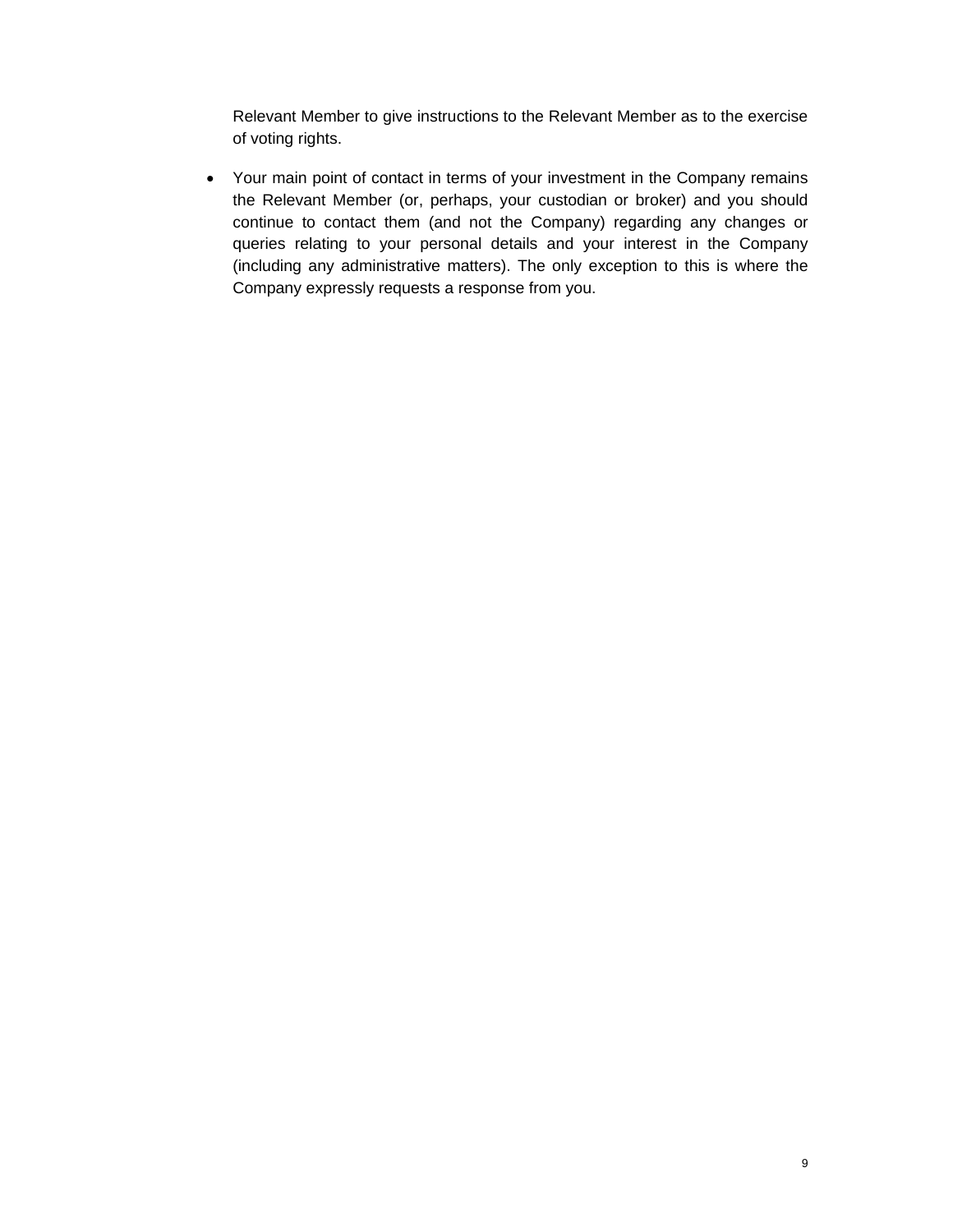### **CONDOR RESOURCES PLC**

(Incorporated in England as a limited company under the Companies Acts 1985 to 1989 with registered number 05587987)

#### **Annual General Meeting**

#### **Proxy Form**

Proxy instructions from (please complete details):

Shareholder name:.……………………………………………………………………………………

Shareholder address:.…………………………………………………………………………………

**Before completing this form, please read the explanatory notes below**

I /We being a member of the Company appoint the Chairman of the meeting or (see note 3)

as my/our proxy to attend, speak and vote on my/our behalf at the Annual General Meeting of the Company to be held on  $21<sup>st</sup>$  July 2011 at 9.00a.m and at any adjournment of the meeting.

I/We direct my/our proxy to vote on the following resolutions as I/we have indicated by marking the appropriate box with an 'X'. If no indication is given, my/our proxy will vote or abstain from voting at his or her discretion and I/we authorise my/our proxy to vote (or abstain from voting) as he or she thinks fit in relation to any other matter which is properly put before the meeting.

| <b>RESOLUTIONS</b>                                                                                                                                              | For | Against | Vote withheld | Discretionary |
|-----------------------------------------------------------------------------------------------------------------------------------------------------------------|-----|---------|---------------|---------------|
| <b>ORDINARY BUSINESS</b>                                                                                                                                        |     |         |               |               |
| 1. To receive the Company's<br>annual accounts for the<br>financial year ended 31<br>December 2010 and the<br>reports of the directors and<br>auditors thereon. |     |         |               |               |
| 2. To re-elect Jim Mellon as a<br>director of the Company.                                                                                                      |     |         |               |               |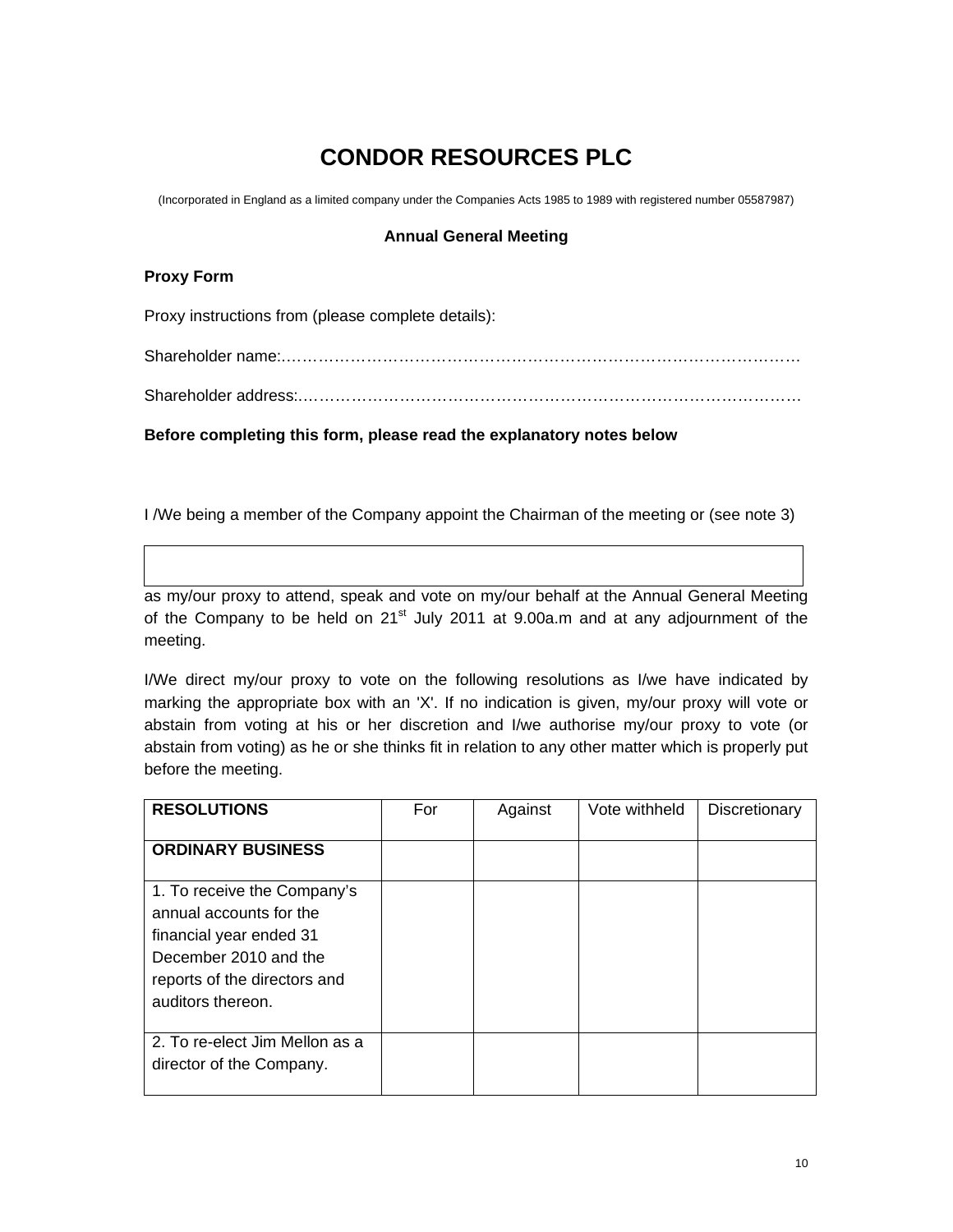| 3. To re-appoint Crowe Clark<br>Whitehill LLP as auditors of<br>the Company until the next<br>AGM.                                            |  |  |
|-----------------------------------------------------------------------------------------------------------------------------------------------|--|--|
| 4. To authorise the Directors<br>to set the auditor's<br>remuneration.                                                                        |  |  |
| <b>SPECIAL BUSINESS</b>                                                                                                                       |  |  |
| 5. To authorise the Directors<br>to allot relevant securities up<br>to an aggregate nominal<br>amount of £5,000,000.                          |  |  |
| 6. To authorise the allotment<br>of relevant securities up to an<br>aggregate nominal amount of<br>£5,000,000 free of pre-<br>emption rights. |  |  |

| Signature | <b>Date</b> |
|-----------|-------------|
|           |             |

#### **Notes to the proxy form**

1. As a member of the Company you are entitled to appoint a proxy to exercise all or any of your rights to attend, speak and vote at a general meeting of the Company. You can only appoint a proxy using the procedures set out in these notes.

2. Appointment of a proxy does not preclude you from attending the meeting and voting in person. If you have appointed a proxy and attend the meeting in person, your proxy appointment will automatically be terminated.

3. A proxy does not need to be a member of the Company but must attend the meeting to represent you. To appoint as your proxy a person other than the Chairman of the meeting, insert their full name in the box. If you sign and return this proxy form with no name inserted in the box, the Chairman of the meeting will be deemed to be your proxy. Where you appoint as your proxy someone other than the Chairman, you are responsible for ensuring that they attend the meeting and are aware of your voting intentions. If you wish your proxy to make any comments on your behalf, you will need to appoint someone other than the Chairman and give them the relevant instructions directly.

4. You may appoint more than one proxy provided each proxy is appointed to exercise rights attached to different shares. You may not appoint more than one proxy to exercise rights attached to any one